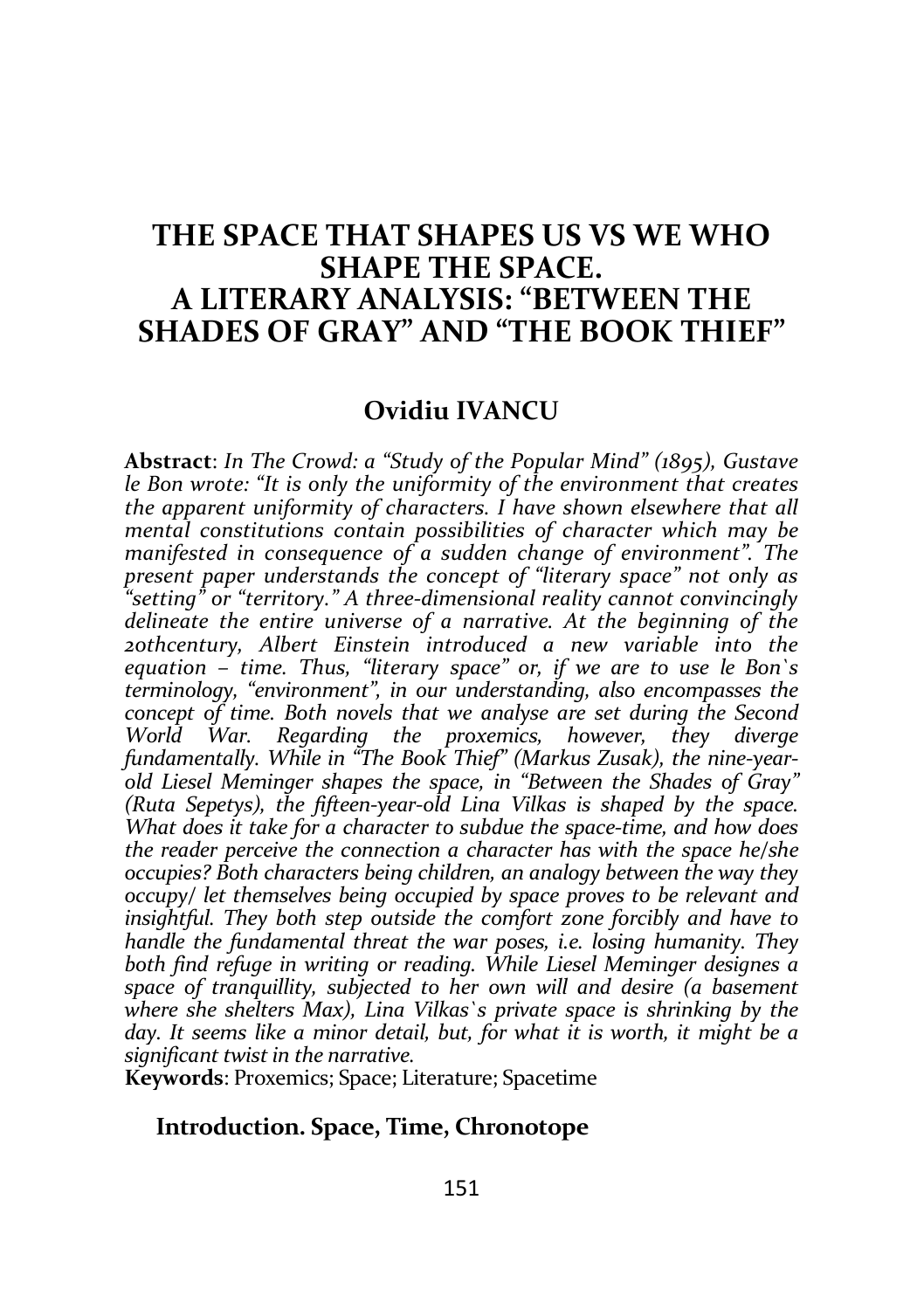Space and the nature of space preoccupied, over the centuries, artists, philosophers and scientists. In his book, The Critique of Pure Reason (1781), Immanuel Kant argued, using arguments from mathematics, that space was not an objective, independent reality but a representation of our mind, a form of intuition that our mind imposed onto us. What Kant called a "transcendental ideality of space" referred to the idea that space was a subjective projection but at the same time an a priori reality.

The transcendental concept of appearances in space […] is a critical reminder that absolutely nothing that is intuited in space is a thing in itself, and that space is not a form that is proper to anything in itself, but rather that objects in themselves are not known to us at all, and that what we call outer objects are nothing other than mere representations of our sensibility, whose form is space, but whose true correlate, i.e., the thing in itself, is not and cannot be cognized through them, but is also never asked after in experience. (Kant, 1998, p. 161)

In his Decline of the West (1918), Oswald Spengler repudiated Kant`s theory.

Kant's error, an error of very wide bearing which has not even yet been overcome, was first of all in bringing the outer and inner Man into relation with the ideas of space and time by pure scheme, though the meanings of these are numerous and, above all, not unalterable; and secondly in allying arithmetic with the one and geometry with the other in an utterly mistaken way. It is not between arithmetic and geometry — we must here anticipate a little — but between chronological and mathematical number that there is fundamental opposition. (Spengler, 1927, p. 6)

For Spengler, the space was detached by time. "The space is; the principle of its existing at all is that it is, outside time and detached from it and from life" (p. 173). He perceived the space as an expression of the "soul".

The need for such a unifying theory was and still is stringent since the understanding of the mechanisms that drive literary characters to behave in one way or another is a task that involves finding the intersection between all the three concepts mentioned above. When Gustave Le Bon (1895) discusses the influence of the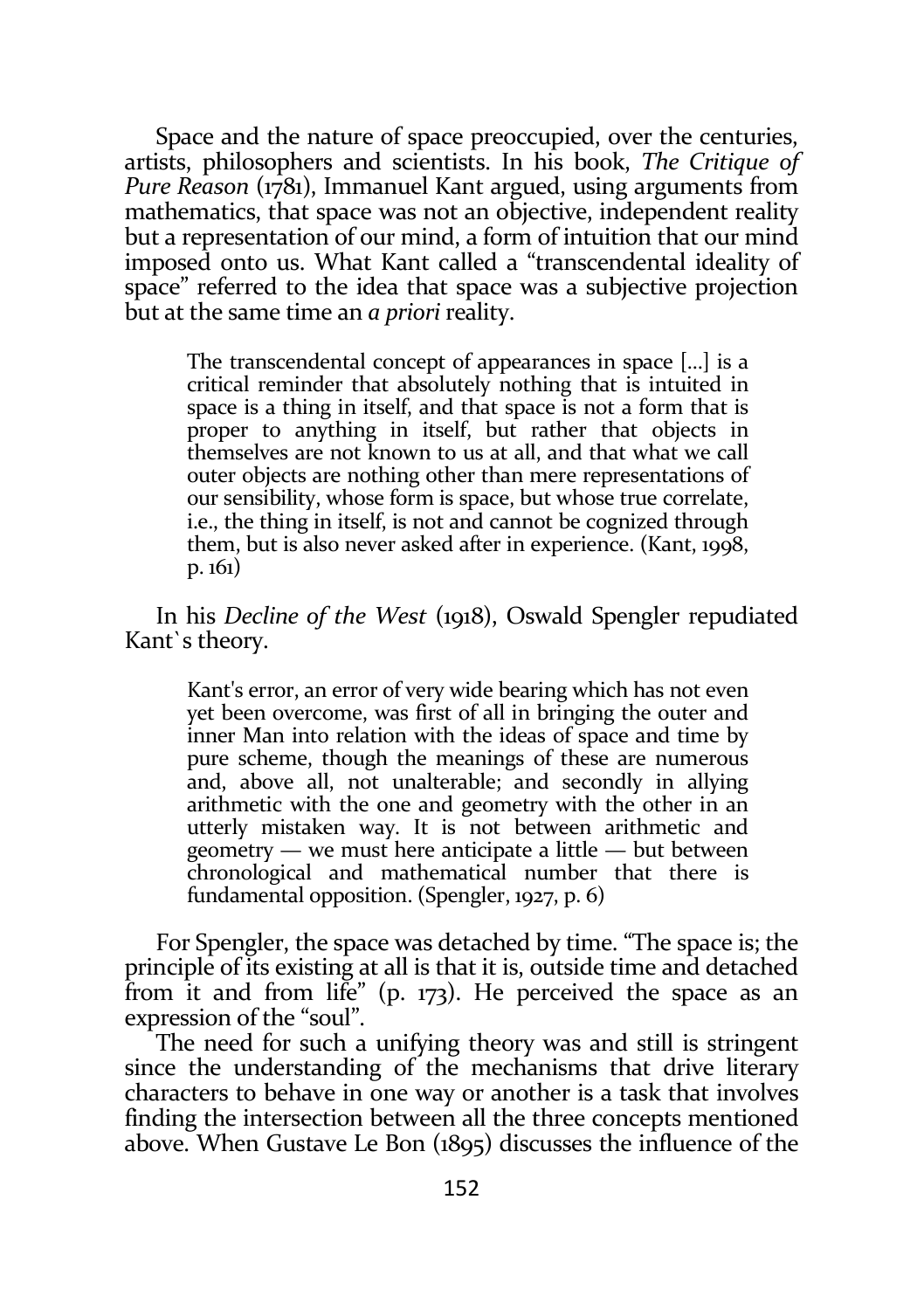environment on humans` mindset, he identifies in people dormant character traces that can be activated by a sudden change of environment: "[…] all mental constitutions contain possibilities of character which may be manifested in consequence of a sudden change of environment" (Le Bon, 2001, p. 14).

In the light of Le Bon`s findings, it becomes paramount to use a literary concept similar to what the French sociologist understood as"environment". It was still difficult to find a unifying theory that embodied three of the fundamental notions of any narrative: space, time, literary characters. Mikhail Mikhailovich Bakhtin provides us with such a concept. Unlike Kant and Spengler, Bakhtin did not differentiate between space and time. He coined the term "chronotope" (1937) and included Einstein`s findings into literary studies. Since then, space and time have constituted a single unit.

We will give the name chronotope (literally, "time space") to the intrinsic connectedness of temporal and spatial relationships that are artistically expressed in literature. This term is employed in mathematics and was introduced as part of Einstein`s Theory of Relativity. The special meaning it has in relativity theory is not important for our purposes; we are borrowing it for literary criticism almost as a metaphor (almost, but not entirely). What counts for us is the fact that it expresses the inseparability of space and time […]. (Bakhtin, 1981, p. 84)

Since Bakhtin, a four-dimensional universe, innovative in science, has become, with Bakhtin, a tool available for literary studies as well. A chronotope is subjected to alteration by the nature of the literary characters. The process is visible and evident in novels that document atrocities. The mere presence of Anne Frank or Malala Yousafzai as leading characters in The Diary of a Young Girl or I am Malala distorts the reality of the tragedy described by inserting islands of normality and hope into the chronotope otherwise dark and gloomy. One can easily witness a similar pattern in the novels by Khaled Hosseini, Andrei Makine or Elif Shafak. A literary character can either take possession of the time-space, creating ruptures in the fabric of it or become a constitutive part of the space-time, moving alongside and being embedded in its structure.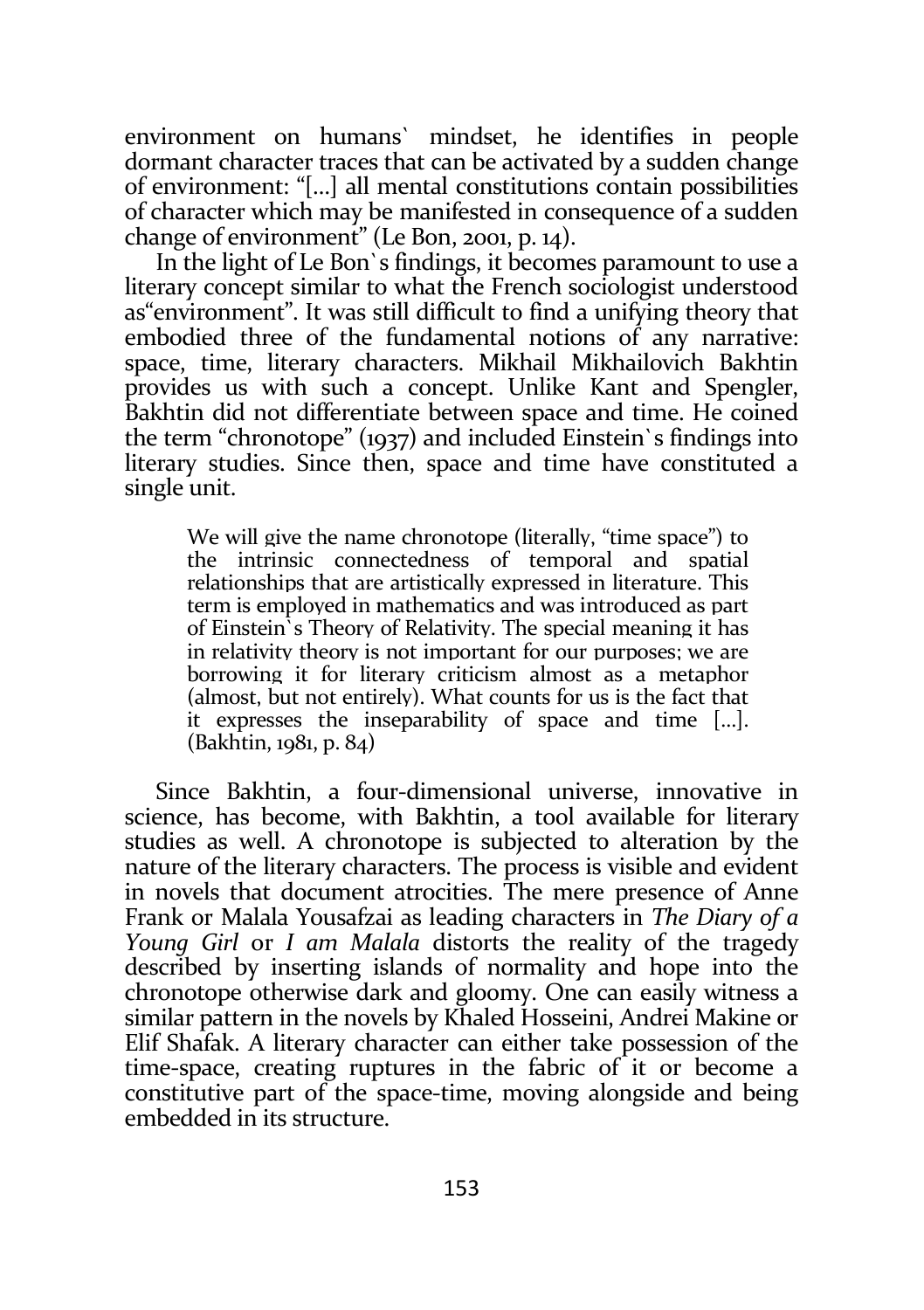The chronotope of the literature of atrocity (Holocaust, deportation, ethnic cleansing, genocide, etc.) does not function in the same manner it does for adventure novels, for instance. In adventure novels, the chronotope is not restrictive, determined, and strict. The hero can influence it decisively or even create it anew through his/her extraordinary abilities, while the hero of a Holocaus or deportation narrative has limited options. Thus, in the latter case, a recurrent theme of the literature of atrocity consists of coping mechanisms individually designed and mastered to grant survival (physically and psychologically). There is no hero morally and intellectually equipped to deal with atrocities when they arise; while adventures require exceptionalism, the characters of the literature of atrocity crave for normality and the restoration of the fundamental human values.

The basic problem facing writers of the holocaust was the brutal fact that nothing in their experience, or in the cultural tradition, had prepared mankind for its sheer atrocity […] Incomprehensible for those exposed to it, it was unbelievable for those who later heard about it through reports and the various postwar trials. (Ziolkowski, 1977, p. 135)

From this perspective,the analysis of Between the Shades of Gray by Ruta Sepetys and The Book Thief by Markus Zusakmight be relevant and insightful. The use of similar chronotope results in different literary outcomes. Ultimately, in dealing with the reality of the Holocaust (The Book Thief) or deportation (Between the Shades of Gray), Lina and Liesel, the main protagonists, have to find ways of bending time, of living partly in an alternative reality.

#### Common grounds and dissimilarities

Born in 1967, in the US, Ruta Sepetys is a contemporary American writer. Daughter of a Lithuanian refugee, she specialises in historical fiction. Between the Shades of Gray is a novel published in 2011, translated worldwide, and adapted into a movie, in 2018 (Ashes in the Snow, directed by Marius A. Markevicius). The novel tells the story of a Lithuanian family (Elena, Kostas, Jonas, and Lina Vilkas) deported to Siberia by the Soviets, in 1941. Lina Vilkas, a fifteen-year-old girl, tells the story in a first-person narrative where images from deportation are intertwined with memories from the family life before the occupation.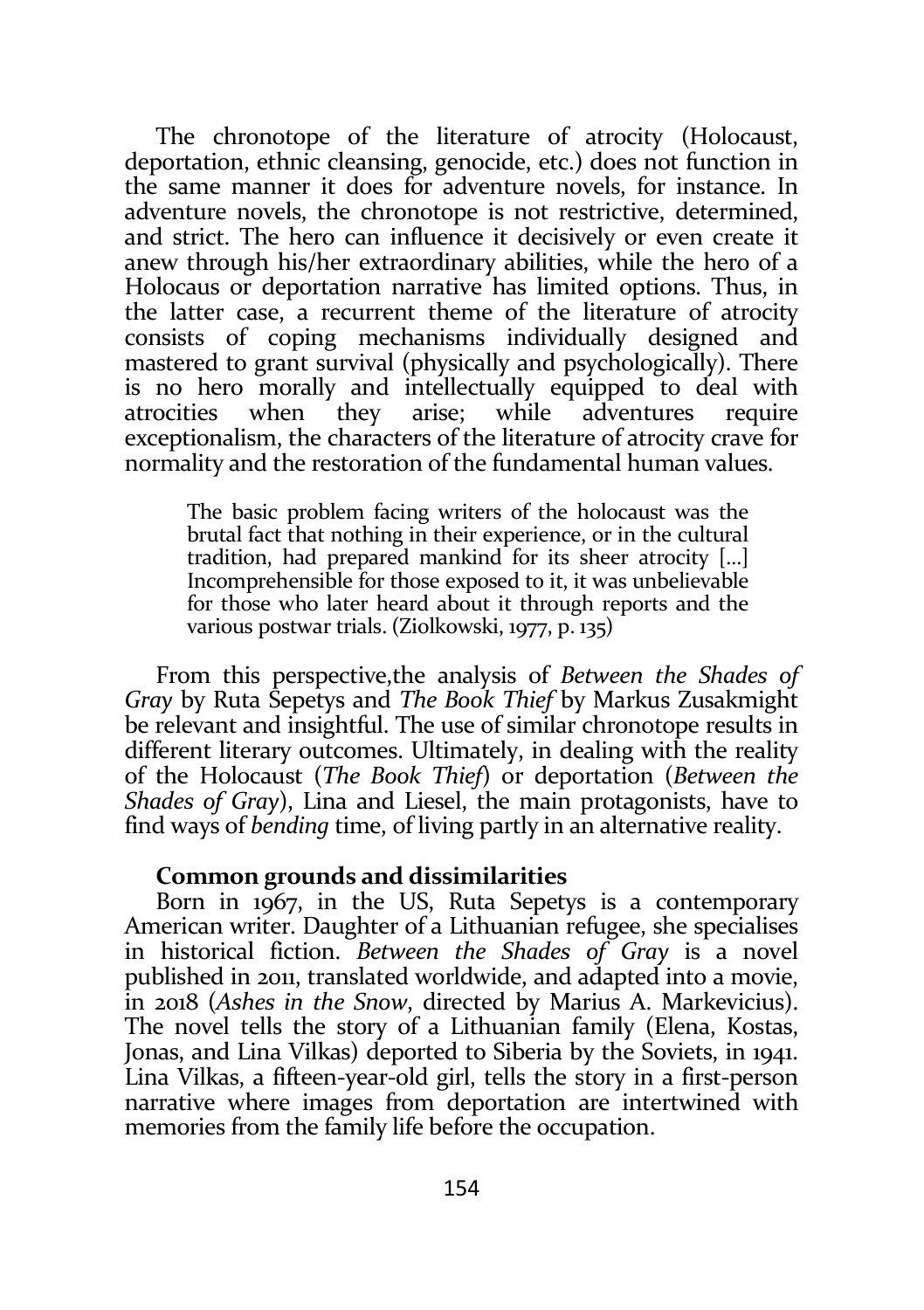Markus Zusak was born in 1975, in Sydney, Australia. His family, of German origin (mother – German, father - Austrian), emigrated to Australia in the 1950s. He published The Book Thief in 2005. In 2013, a movie based on his book was released (The Book Thief, directed by Brian Percival). The narrator is Death itself, who tells the story of a young girl, Liesel Meminger, adopted by a German family at the dawn of the Second World War. The story starts in 1939. Liesel is nine years old at the time of her adoption and tries to make sense of a world in which Jews and Communists are hated and face execution. Liesel helps his foster family to shelter a young Jew (Max Vandenburg).

Both novels explore the same chronotope of the atrocity: the Soviet occupation, on the one hand, and the rise of Nazism and antisemitism, on the other hand. Nonetheless, the novels differ greatly from each other regarding the general atmosphere: while Lina Vilkas seems incapable of creating a space-time buffer, Liesel designs and occupies a safe space in the basement of her foster family. The two children protagonists encounter the same moral dilemma: what could one do when forced to face a destructive reality that collides with one`s ethical conviction and education? It all starts with the displacement; Lina is taken away from her home, Liesel is given a new family. They both react by succumbing to denial, by refusing the new reality, by being abashed by the incoherence of the world: "Were we being arrested? Where was Papa?" (Sepetys, 2011, p. 6).

"For Liesel Meminger, there was the imprisoned stiffness of movement, and the staggered on slaught of thoughts. […] This isn`t happening. This isn`t happening" (Zusak, 2013, p. 29)

The instinct of self-preservation does not just cover the need to preserve one`s life but, more importantly, the desire for protecting life as it was before the atrocity had arisen. The instinctive reaction of both Lina and Liesel is to hide in an artificially induced spacetime, a territory of normalcy and balance. Throughout the long journey to Siberia, Lina constantly remembers fragments of her family life before the invasion; small flashbacks that make the return to reality even more traumatic. Memories are vivid, regretful and nostalgic.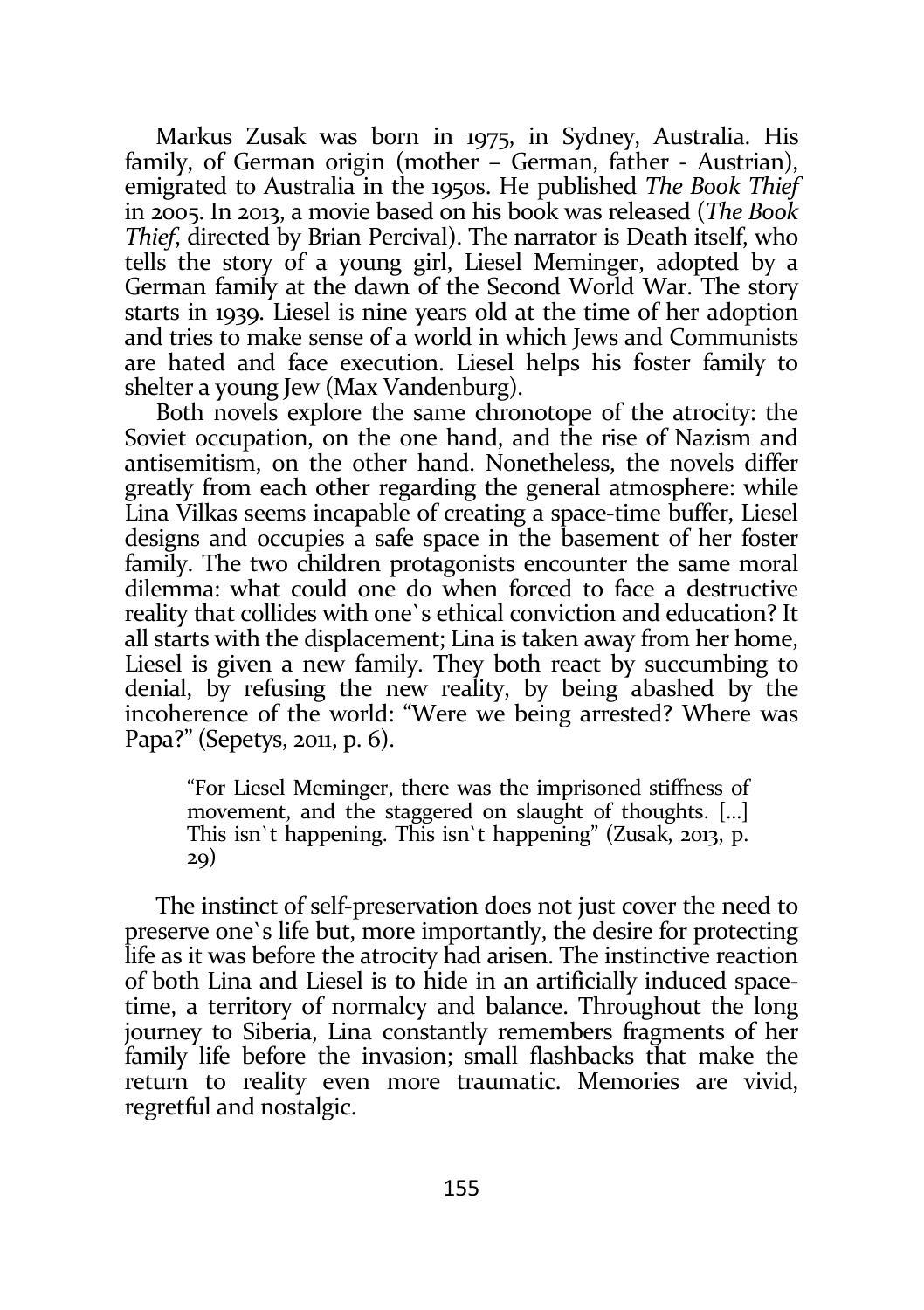We all set on the velvet settee, Jonas on Papa`s lap. Mother wore her green silk dress with the full skirt. Her yellow hair fell in shiny waves against the side of her face, and her emerald earrings sparkled under the lights. Papa wore one of his new dark suits. I had chosen my cream-colored dress with the brown satin sash and a matching ribbon for my hair. (p. 34)

On the other hand, Liesel constructs her comfort zone within the reality itself. The basement where she hides Max and reads or studies is as tangible as the Nazis marching outside the house. In the basement, the girl bonds with her foster father. The location becomes a sanctuary and a territory of knowledge and wisdom.

In one of their basement sessions, Papa dispensed with the sandpaper (it was running out fast) and pulled out a brush. There were no luxuries in the Hubermann household but there was an oversupply of paint, and it became more than useful for Liesel`s learning. Papa would say a word and the girl would have to spell it aloud and then paint it on the wall, as long as she got it right. After a month, the wall was recoated. A fresh cement page. (p. 77)

Regarding narratology, Martin Zusak successfully avoids the narrowing of the perspective, by not telling the story exclusively through the eyes of a young girl. Death, as a narrator, has the liberty of moving to and fro across the narrative, giving the reader a broader view of reality. When the ambience becomes too dense, when the development of the story gets too emotional and anxious, Death can change the scenery or create more tension by inserting thoughts and ideas that briefly distract the reader or redirect his/her attention.

Now for a change of scenery. We`ve both had it too easy till now, my friend, don`t you think? How about we forget Molching for a minute or two? It will do us some good. Also, it`s important to the story. We will travel a little, to a secret storage room, and we will see what we see. (p. 145)

Liesel herself, seen from above by the omniscient narrator, acquires a three-dimensional profile; she gains depth and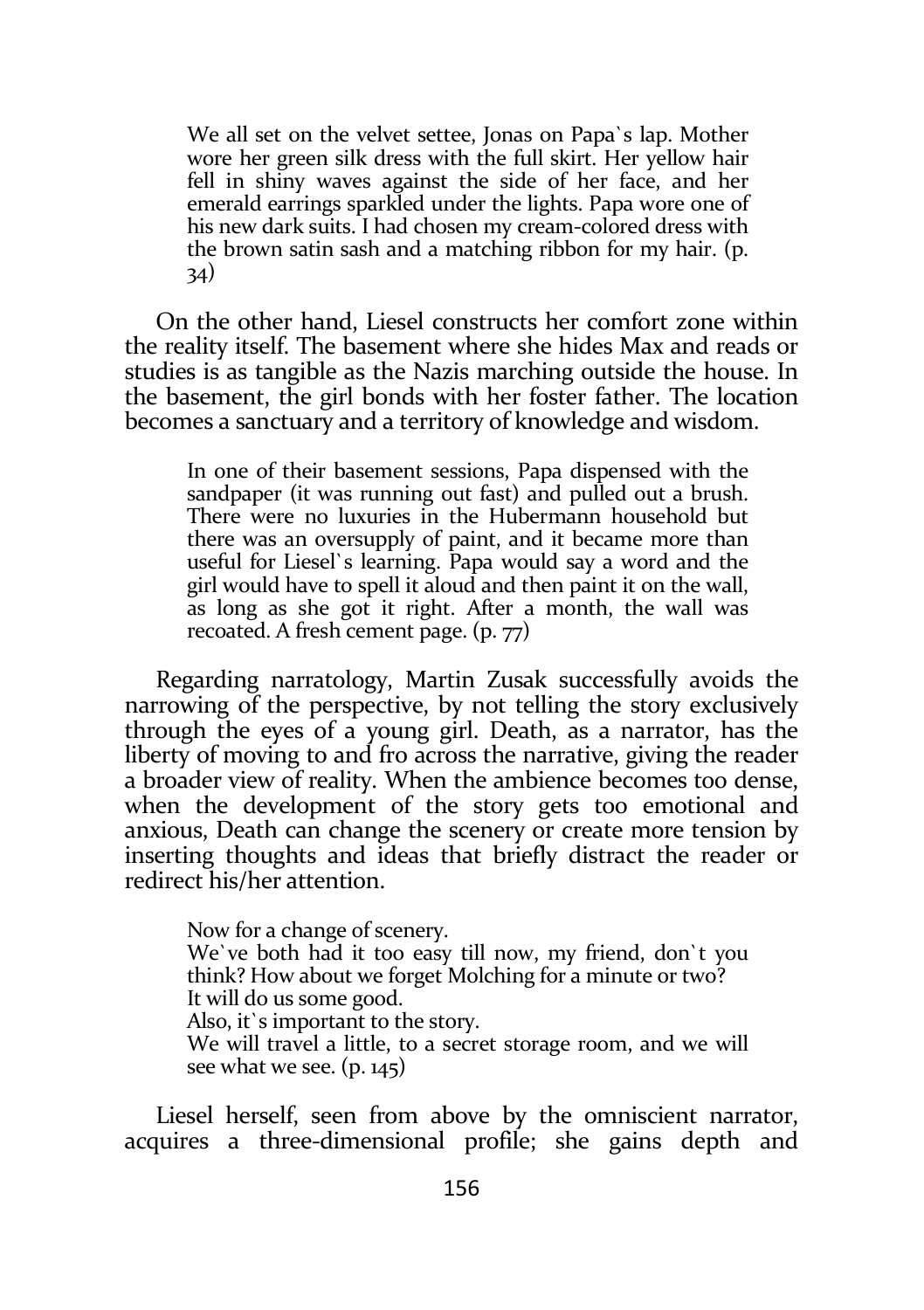astuteness. Death pretends to be distant and apathetic performing surgical depictions of terror. The result is a chilling sentiment that the reader experiences alongside with an augmented sense of empathy. Death depicts one of Liesel`s dreams about the trip she took by train, with her mother and her soon to be dead brother. The richness of details and the uniqueness of perspective come from the writer abandoning the first person narrative in favour of a third person narrative.

For the most part, all is identical. The train moves at the same speed. Copiously, her brother coughs. This time, however, Liesel cannot see his face watching the floor. Slowly, she leans over. Her hand lifts him gently, from his chin, and there in front of her is the wide-eyed face of Max Vandenburg. He stares at her. A feather drops to the floor. The body is bigger now, matching the size of the face. The train screams. (p. 339)

Ruta Sepetys chooses to deliver her story through the eyes of a child. Lina becomes the narrator. A significant side of the story, therefore, remains hidden for the reader. The writer submits herself willingly to the restrictions of the narratological perspective she so has chosen; as a result, the novel suffers a loss regarding drama and climax. Whenever there is a need for witnessing the story from a different angle, Ruta Sepetys simply abandons her narrator or makes her observe, "hear whispers" (p. 72) and express thoughts or views slightly incongruent with the age and the experience of a fifteen-year-old girl.

People discussed the war and how the Germans might save us. For once, the bald man said nothing. I wondered if what he said about Hitler was true. Could we be trading Stalin`s sickle for something worse? No one seemed to think so. Papa would know. He always knew those sorts of things, but he never discussed them with me. He discussed them with Mother. Sometimes at night I`d hear whispers and murmurs from their room. I knew that meant they were talking about the Soviets. (p. 72)

## Space, the final frontier!

"Space, the final frontier" is the opening line of a well-known sci-fi series created by Gene Roddenberry in the 60s. The long and adventurous voyages of starships through space are an analogy for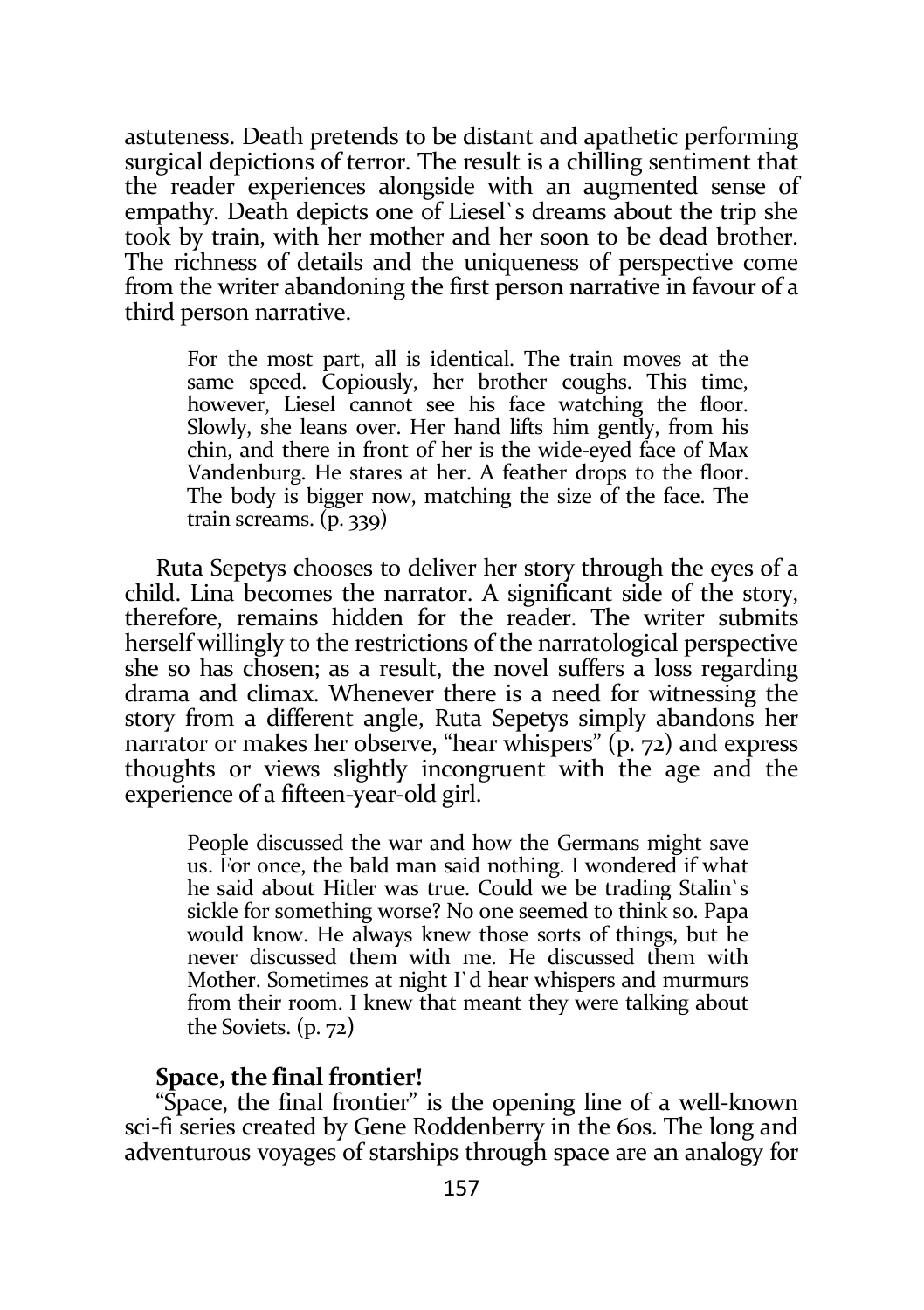the human spirit refusing to be confined to a singular reality. Even before Star Trek, the metaphor had been widely explored in a novel published by Arthur C. Clarke in 1953 (Childhood's End). There, an advanced race of aliens, the Overlords, seized the Earth, assuring its prosperity provided that humans would not explore the space anymore.

In all the major utopian/dystopian narratives (The Bible, Thomas More`s Utopia, George Orwell`s 1984, Aldous Huxley`s Brave New World, Tarun Tejpal`s The Valley of Masks s.o), individuals are compelled to comply with a space that others have created for them. As a recurrent outcome, the being upon whom the restriction is dropped rebels. Scrutinising the motivation of such refusal in accepting a space shaped and imposed by others, one may attain an inevitable conclusion: space has to be moulded to a certain extent by those who inhabit it. When the possibility removed, humans face the anxiety of surrendering their freedom.

Marc Augé, in his book Non-places:An Introduction to Anthropology of Supermodernity, published in 1992, defines the opposition between an "anthropological space" and a "non-space". While the former delineates a space charged with human emotions, the latter refers to a space of transience. An elevator is an anthropological space for the lift attendant while remaining a non-place for the individual who uses it occasionally. Augé`s concept eases the understanding of the complex mechanism of rejecting and dismissing space that does not resonate with one`s self.

If a place can be definedas relational, historical and concerned with identity, then a space which cannot be defined as relational, or historical or concerned with identity will be a non-place. The hypothesis advanced here is that supermodernity produces non-places, meaning spaces which are not themselves anthropological spaces and which, unlike Baudelairean modernity, do not integrate the earlier places: instead these are listed, classified, promoted to the status of `places of memory`, and assigned to a circumscribedand specific position. (Augé, 1995, p. 78)

Liesel and Lina perceive the Soviet occupation and the Nazism as non-places. Compensatorily, they react by designing anthropological spaces. It is a common practice and a coping mechanism that literature uses when having to solve the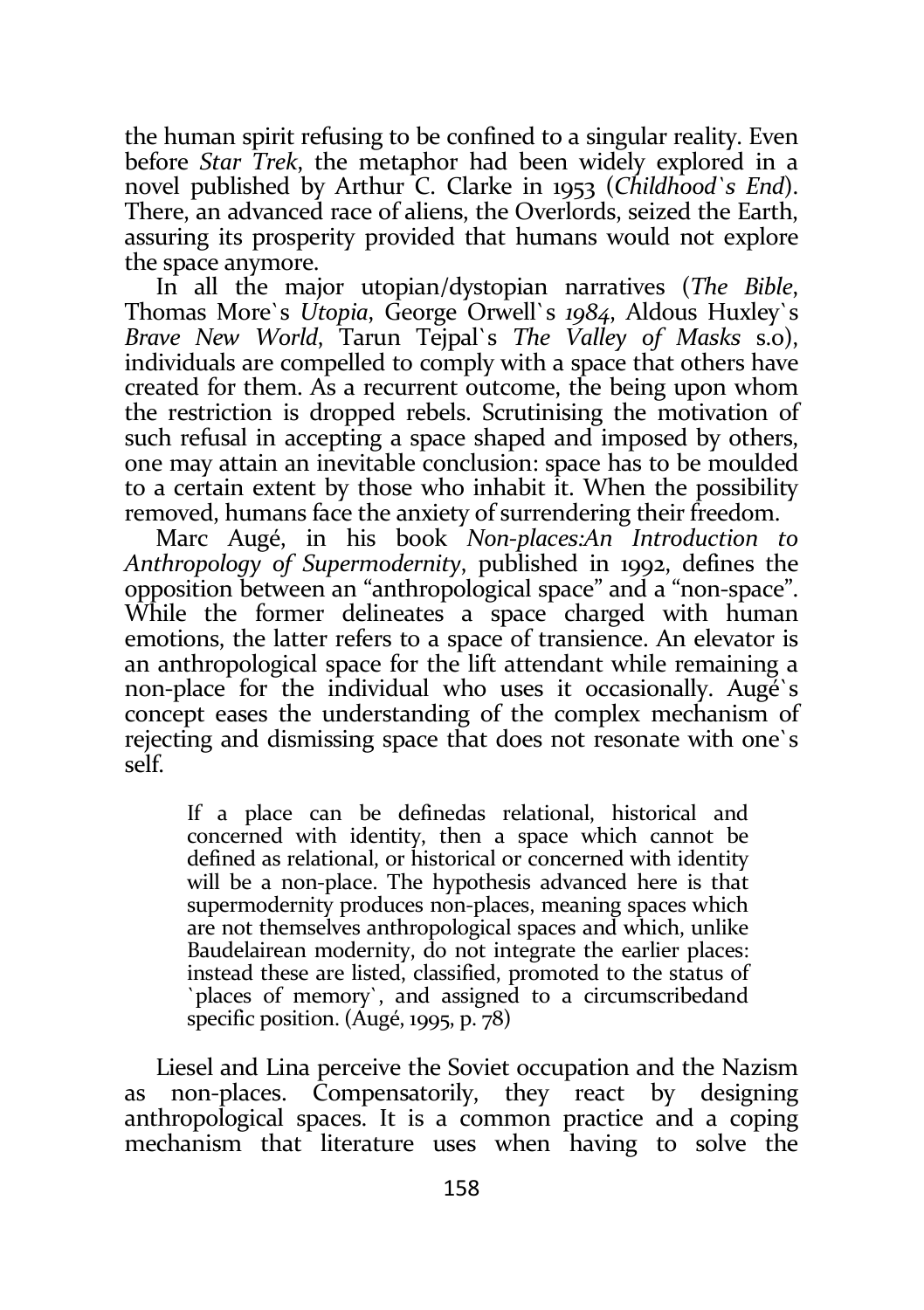discrepancy between the outer and the inner reality, the contradictions of a horrific world that dramatically and drastically alters the coherence of a previous one:

"Place and non-place are rather like opposed polarities: the first is never completely erased, the second never totally completed; they are like palimpsests on which the scrambled game of identity and relations is ceaselessly rewritten" (p. 79).

The basement where Liesel Meminger shelters and hides Max, a young Jew, turns into an epitome of the lost coherence of the world. There, Liesel, her foster father (Hans Hubermann), and Max read, talk and discuss the subjects that are dangerous and taboo in the outside world. Mythologically, the choice of the basement as space of normality and coherence is, at the same time, a catalyst of joy and sorrow. The fact that there is at least one zone of coherence falls into the realm of optimism, while the location of such a zone (underground, where Greek mythology places the Kingdom of Hades, god of the underworld, associated by modernity with the idea of death) becomes an indication of hopelessness.

Martin Zusak constructs three layers of reality, corresponding to three spaces; the basement, where the Nazis and their ideology are powerless; the house of the Hubermanns, where the turmoil of the outside world brutally and savagely discontinues but do not entirely suspends the commonality of a decent existence;Band the fictional city of Molching (probably, Munich), where the horrors seem to have wholly confiscated the everyday life. The three layers are separated by physical doors; when one opens, the reader gains access to a new reality. Two of the realities oppose each other (the basement and the streets of Molching), while the third one constitutes an agreeable transition retaining elements from the other two.

The Hubermanns lived in one of the small block houses on Himmel street. A few rooms, a kitchen, and an outhouse shared with neighbours. The roof was flat and there was a shallow basement for storage. (p. 39)

With the weather warming, Max remained downstairs all the time. During the day, the basement door was left open to allow the small bay of daylight to reach him from the corridor. (p. 257)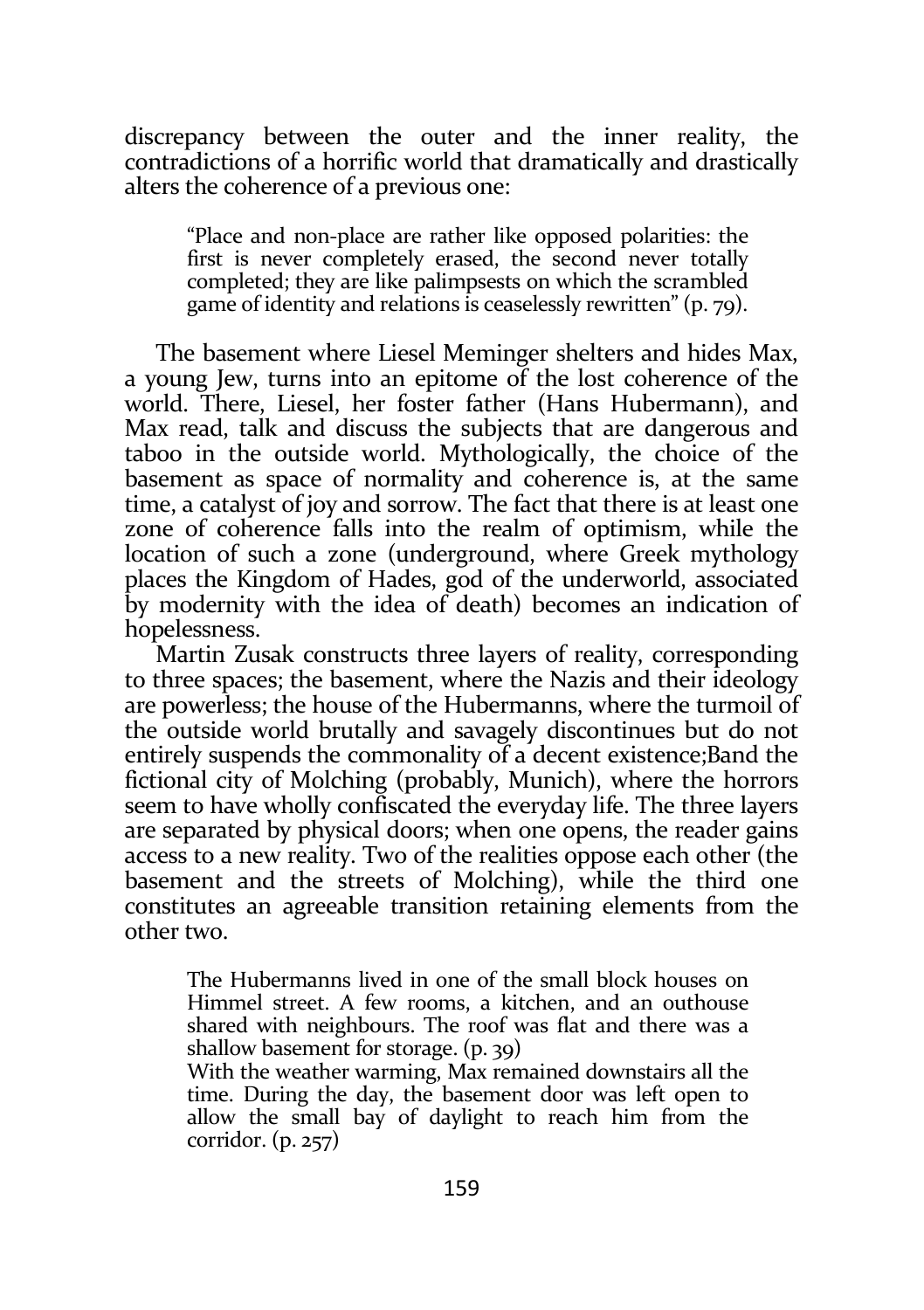The smallest of the layers (the basement) holds the most humane of the three realities, while the biggest (the city itself) hosts large-scale atrocities. One can decode the message as an antinomy between the decency of the individual vs the irrational of the collective. Many times throughout the novel, the most emotional scenes take place underground, either in the basement or in a bomb shelter where individuals bond and rediscover values long forgotten in the city, such as generosity, kindness, compassion or empathy. The undisputed queen of them all is the young Liesel Meminger. She controls space with gaiety and sensibility, refusing to surrender to the outside world. Waiting for the sound of the sirens to indicate the threat is over, thecrowd gathered in the Fiedler`s basement experiences fear and regains compassion.

Frau Holtzapfel`s eyes were trapped open. Her wiry frame was stooped forward, and her mouth was a circle. Herr Fiedler busied himself by asking people, sometimes repeatedly, how they were feeling. The young man, Rolf Schultz, kept to himself in a corner, speaking silently at the air around him, castigating it. His hands were cemented into his pockets. Rosa rocked back and forth, ever so gently. `Liesel`, she whispered, `come here`. She held the girl from behind, tightening her grip. She sang a song but it was so quiet that Liesel could not make it out. The notes were born on her breath, and they died at her lips. (pp. 381-382)

The Hubermanns die under the ruins of their own house, torn apart by bombs. The underground takes its toll, but the young girl continues to live, and, with her, the hope survives as well.

In Between the Shades of Gray, Ruta Sepetys chooses to design the refuge space in a different manner. Lina Vilkas, on her way to Siberia, recollects memories from her life before deportation. Born into a family of intellectuals from Kaunas, Lithuania, the young girl is interested in arts and paints with fervour and talent. Insignificant details from the narrative present trigger Lina`s withdrawal; she goes back in time, compensating the shock of deportation with serene images of a peaceful and happy existence.

"Our sense of humor", said Mother, her eyes pooled with laughing tears. "They can`t take that away from us, right?" We roared with laughter. The lantern flames flickered in the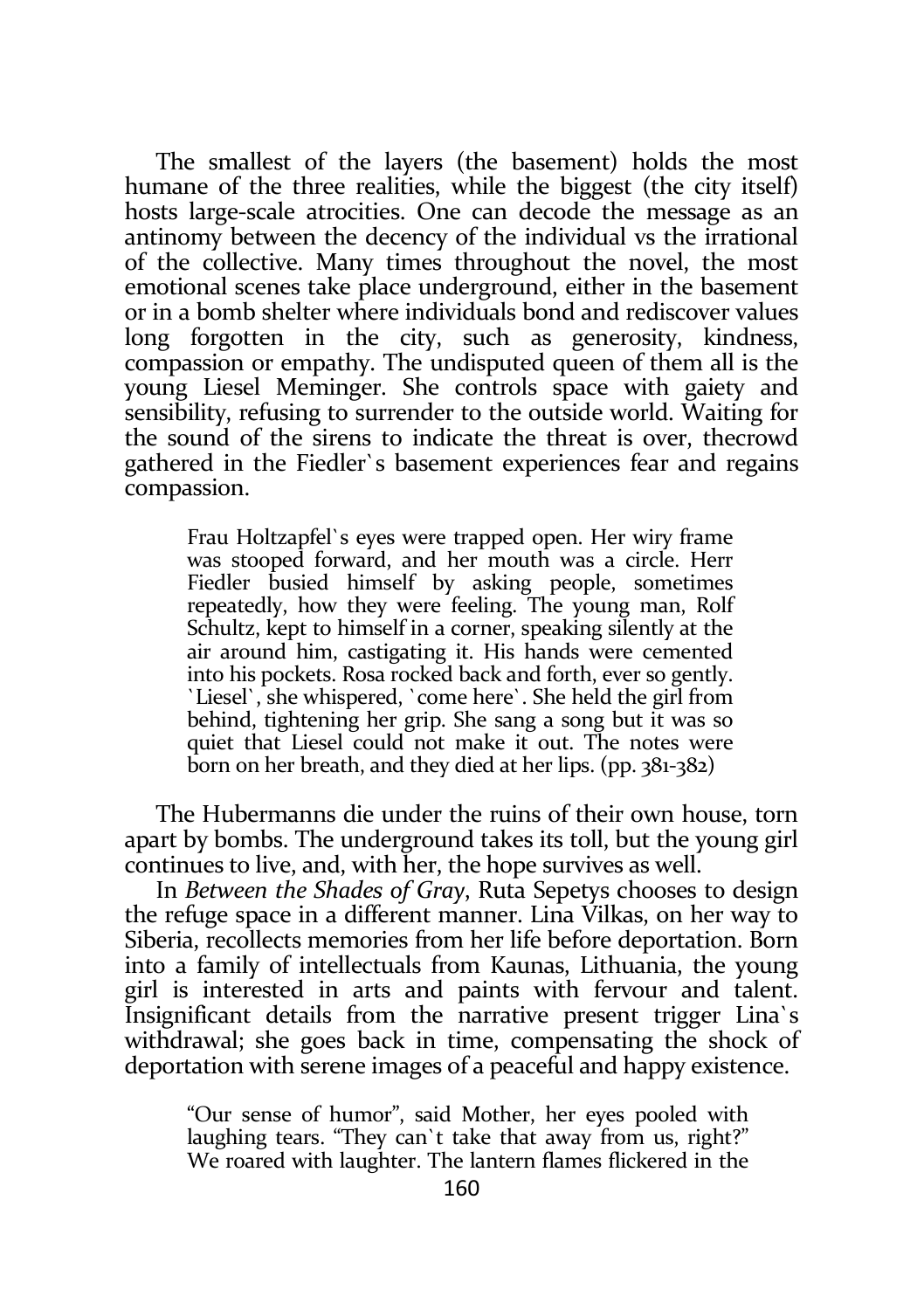dark. Joana`s brother pumped a playful tune on the accordion. My uncle, who had indulged in blackberry liquor, danced a disjointed jig around the backyard of the cottage, trying to imitate our mothers. He pretended to hold a skirt and looped from side to side. (p. 125)

Lina is incapable of controlling the process, which relies on external factors. Having to leave her house hurriedly, threatened by Soviets, she grabs "the loaf of fresh bread"(p. 8), and the gesture results in Lina remembering a scene from the bakery. Ruta Sepetys uses the same technique of writing whenever she feels the need to transport her literary character back in time. Patent of Marcel Proust (In Search of Lost Time), the method seems slightly inadequate in Ruta Sepetys`s novel. Firstly, because it interrupts the dramatical and alert events that take place in the narrative. In Search of the Lost Time, Swann escapes a rather placid reality and dives into an infinitely richer world of his memories, while in Between the Shades of Gray, Lina often disconnects when a certain climax is about to be attained. Consequently, the reader feels it as a fracture in the fabric of the narrative.

We waited for our daily stops. It was the only time the door would be open to light or fresh air. […] I had dreamed of seeing blue sky and feeling the sun on my face. But earlier, it had begun to rain. We had all scrambled to hold cups and containers out of the little slot to catch rainwater. I snapped my umbrella closed, shaking the excess rainwater onto the sidewalk. A gentleman in a suit emerged from a restaurant, stepping quickly away from the drops I was splashing about.  $(p. 63)$ 

Secondly, the refuge-space does not have, as it happens in Liesel Meminger`s case, an invigorating aspect. Lina does not create an alternative reality but works within the limits of a frame controlled and defined by the oppressors. Her escape into the past brings her temporary comfort but does not equip her with a better understanding of the future. Liesel reads and tries to understand and make sense, Lina capitulates and dedicates her energy to surviving and coping: "There were only two possible outcomes in Siberia. Success meant survival. Failure meant death. I wanted life. I wanted to survive."  $(p, q<sub>19</sub>)$ 

The transition from the universe of the deportation to the refuge-space, the movement to and fro from one to the other is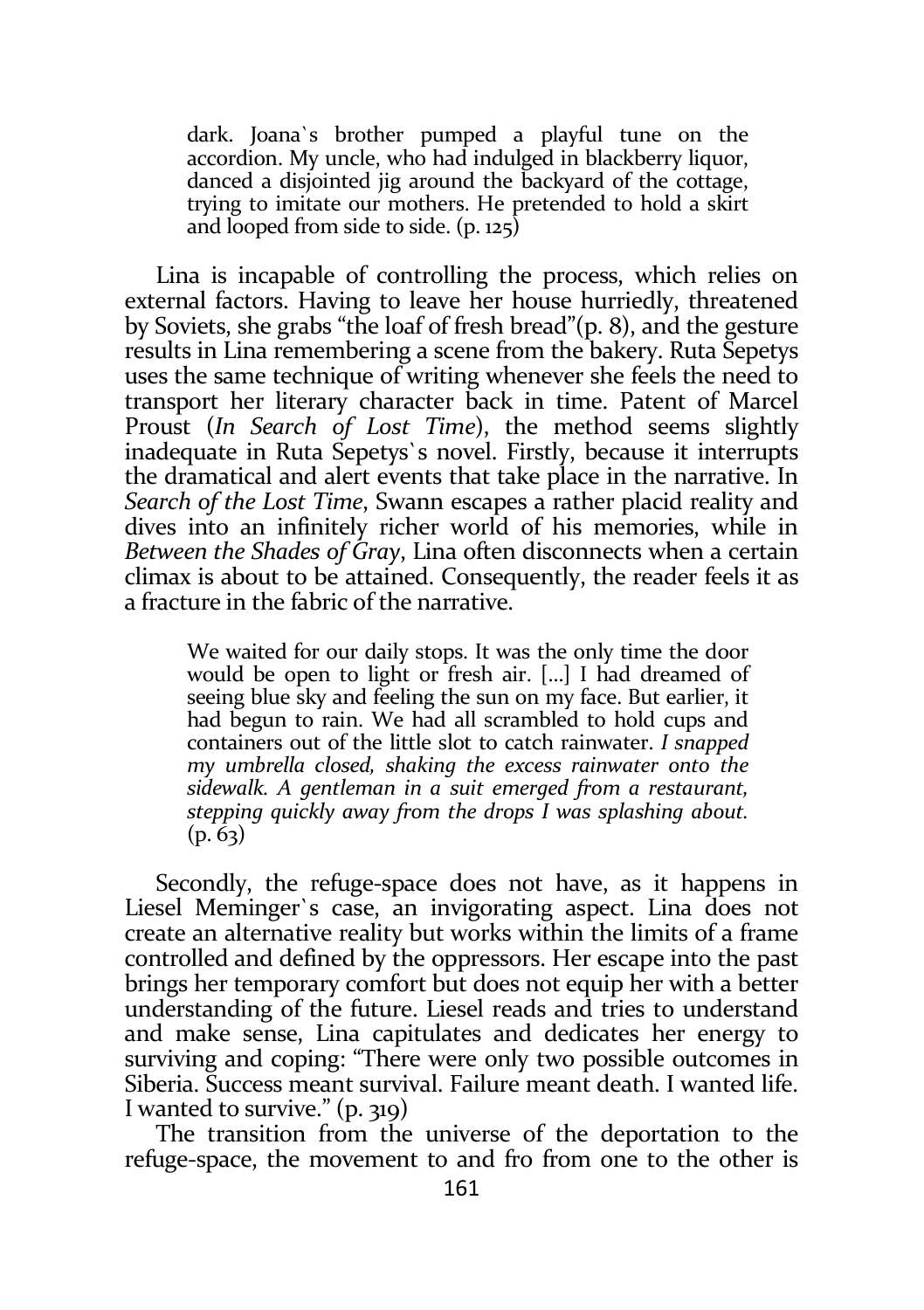always harsh, with no physical door to make things easier. The world of memories finds itself continuously under siege, being the only one expected to compensate for the horrific reality of Lina`s existence. One time, Lina evades from reality to find herself in an equally painful universe, where she remembersone of Munch`s paintings, seen on a trip to the museum.

I was exhausted but couldn`t sleep. I wondered if my cousin Joana was also on a train somewhere. Maybe she was near Papa. Papa said I could help him, but how could I help him if we were really going to Siberia? I dozed off, thinking of Andrius, trying to see his face. As I walked by the piece, my feet stopped. The face. It was enchanting, like nothing I had ever seen. It was a charcoal portrait of a young man. The corners of his lips turned up, yet despite his smile, the pain on his face made my eyes well with tears. (p. 52)

Both Liesel and Lina acquire a taste for art; Liesel steals and reads books, Lina draws. Art, in times of horror, becomes a tool of abandonment, a space in itself, a shelter that can sustain the individual and give him/her hope. However, while The Book Thief could fully enjoy her readings, in an isolated basement that offers the illusion of normality, Lina`s art requires the benevolence of her oppressors. Without pencils or papers, in a work camp where there is no intimacy, drawing could not function anymore as a space of calmness and privacy: "My drawings had failed. I had failed. I tried to sketch, but couldn't. When I started to draw, the pencil moved by itself, propelled by something hideous that lived inside me."  $(p. 301)$ 

Moreover, not only that Lina`s skill does not seem to help her, but draws attention on her when Komorov, the commander of the NKVD unit, wants his portrait drawn. The scene itself is one of the most emotional throughout the entire novel. The reader witnesses the confrontation between the oppressor and the oppressed, the clash between ingenuousness and acrimony. Lina could not lie in her drawings; she draws what she sees. Consequently, Komorov`s portrait accurately reflects his viciousness, his malevolence, his barbarity. From that moment on, it becomes clear that art could not function as a retreat space anymore; it has been stained and corrupted by a touch of evil.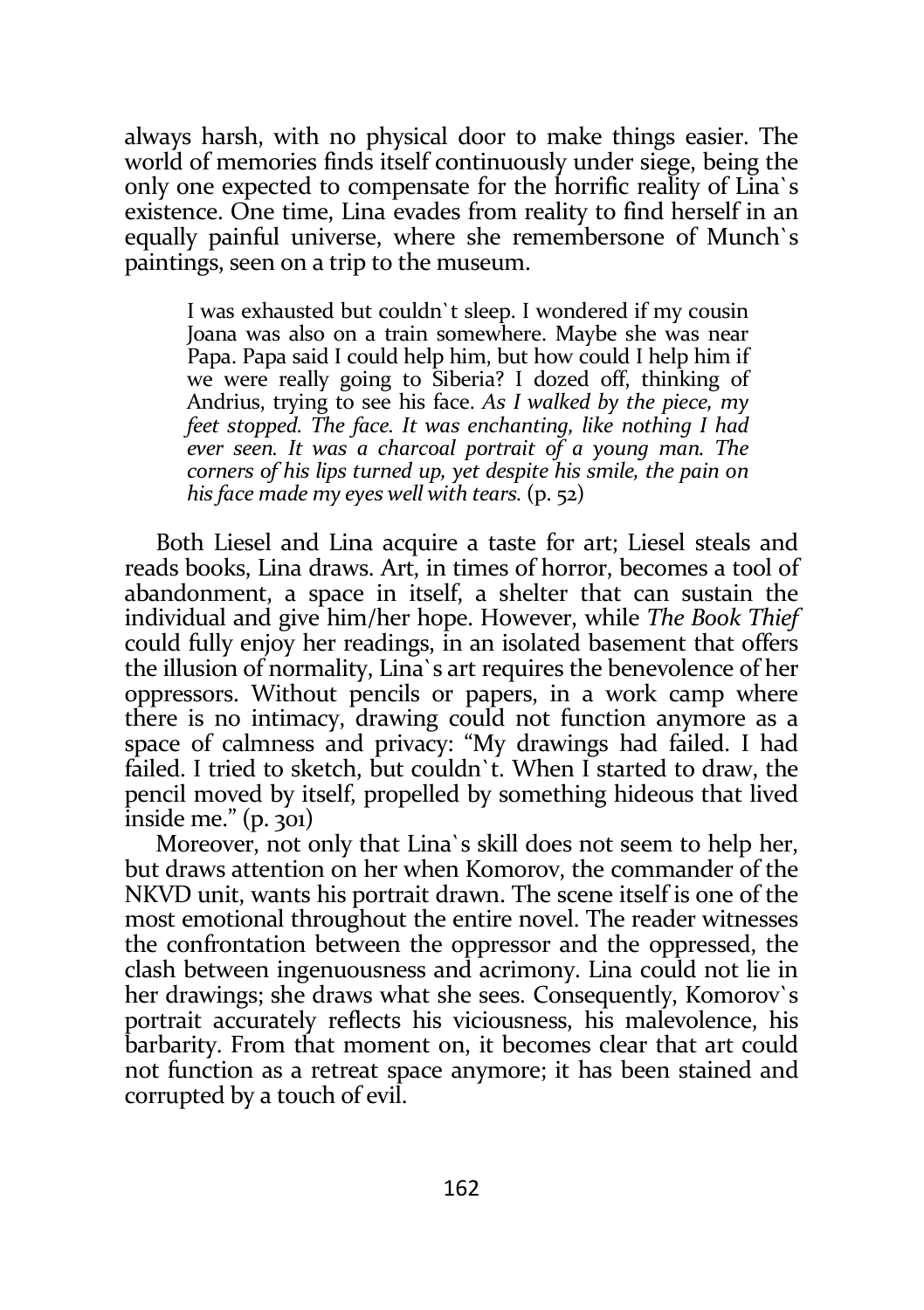The uniform would be easy. I could draw it very accurately. It was his face that concerned me. When I imagined sketching the commander, I had no problem untilI got to his head. My mind saw a clean and pressed uniform, with a nest of wicked snakes sprouting out of his neck, or a skull with hollow black eyes, smoking a cigarette. The impressions were strong. I longed to draw them. I needed to draw them. But I couldn't. not in front of the commander. (pp. 212 - 213)

The only space left for running from reality remain Lina`s memories. Under constant and permanent pressure, the space of Lina`s memories does not hold for long. There is a glitch in the universe of memories, a Trojan horse in the belly of which fragments from outside reality hide, waiting for the right moment to penetrate and contaminate. If at the beginning of the novel Lina`s recollections are mostly bright and serene, by the end of it they attain a certain gloominess and sadness.

## Conclusions

By analysing chronotopes, one gains access to the depths of a literary text. The space-time in the literature of atrocity functions compensatorily as an alternative to an inhumane reality. The literary character becomes a paramount element that could mould the space or allows himself/herself being embedded in its fabric. By designing elaborated techniques of surpassing and transgressing the space, the narrator controls the general atmosphere of the narrative. In novels that deal with atrocities, hope comes from the ability to escape reality and from the capacity to conceive a surrogate universe that holds and preserves sanity. In order to hold, it has to be as robust as the primary reality.

Space depleted of human emotions becomes non-space. In a non-space, mechanical laws function. Individuals are valued only as part of a collectivity, and everything is sacrificed on the altar of a greater good. The greater good is a promise postponed indefinitely. These are the thesis encapsulated in all utopian/dystopian narratives. They equally operate for the literature of atrocity. Liberation may arise from the attempt of turning non-spaces into anthropological spaces, through the refusal of collectivity and the firm pronouncement of one`s individuality. When the oppressive machinery makes the task unachievable, individuals have the option of creating and shaping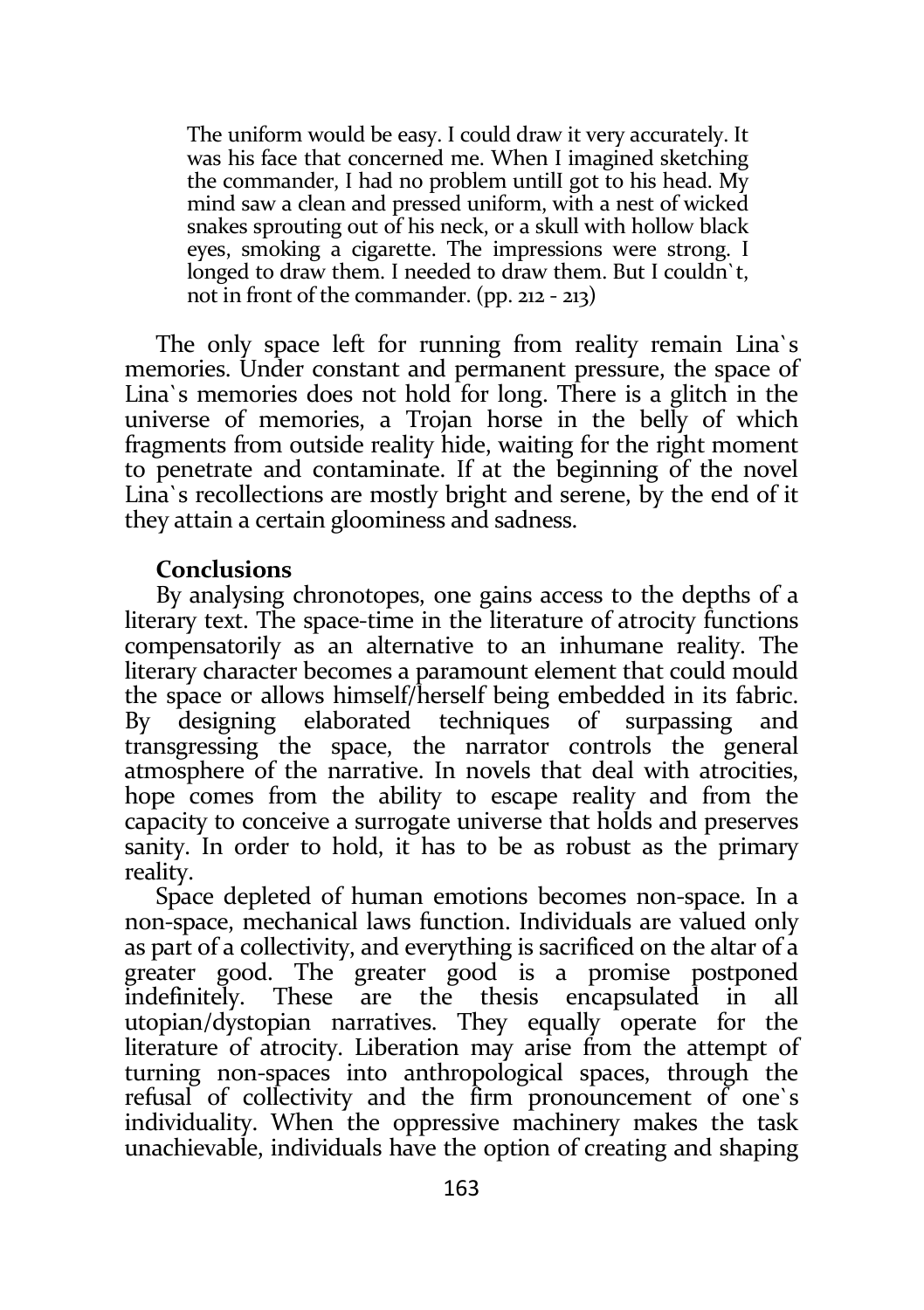their own anthropological space (Liesel Meminger, in The Book Thief) or seeking refuge in a pre-existing one (Lina Vilkas, in Between the shades of Gray). In the first case, the resistance could be active and tenacious, in the second one, there is always a strong probability that the primary space invades and contaminates the space of resistance.

A buffer zone between the dominant space (Nazism and deportation, in our case) and the safe space (the basement and the realm of Lina`s memories) facilitates the transition to the safe zone, once created. In its absence, the proximity of the two worlds increases the risk of overlapping. Whenever Lina evades from the working camp into her own memories, she brings with her the hardship and the troubles she has experienced in the camp. Liesel Meminger, having a decontamination zone, the house of the Hubermanns, which interposes between the basement and the streets of Molching, succeeds better in preserving her genuineness.

Art is the first target of any utopian/dystopian society because art is the affirmation of individuality. The novels of atrocity often contain passages where Art is perceived by the establishment as a menace. In The Book Thief, the Nazis burn the books considered submissive and threatening, and in Between Shades of Gray Lina`s fondness for drawing is strongly and severely discouraged. When practised out in the open (Lina`s attempt to draw inside the working camp), Art is subjected to alteration and adulteration. Consequently, it may lose its power to act as an escape route. A literary character needs to unfold Art in a confined space of safety and security (the basement, in Martin Zusak`s novel) to preserve its powers and functions.

#### References :

- Augé, M. (1995). Non-Places. Introduction to an Anthropology of Supermodernity (J. Howe, Trans.). London-New York: Verso.
- Bakhtin, M.M. (1981). The Dialogic Imagination: Four Essays (C. Emerson, M. Holquist, Trans.), Austin, Texas, the United States of America: University of Texas Press.
- Kant, I. (1998). Critique of Pure Reason (P. Guyer, A.W.Wood, Trans.). Cambridge, United Kingdom: Cambridge University Press.
- Le Bon, G. (2001). The Crowd.A Study of the Popular Mind. Kitchener, Ontario, the United States of America: Batoche Books.
- Sepetys, R. (2011). Between the Shades of Gray. London, England: Penguin Books.